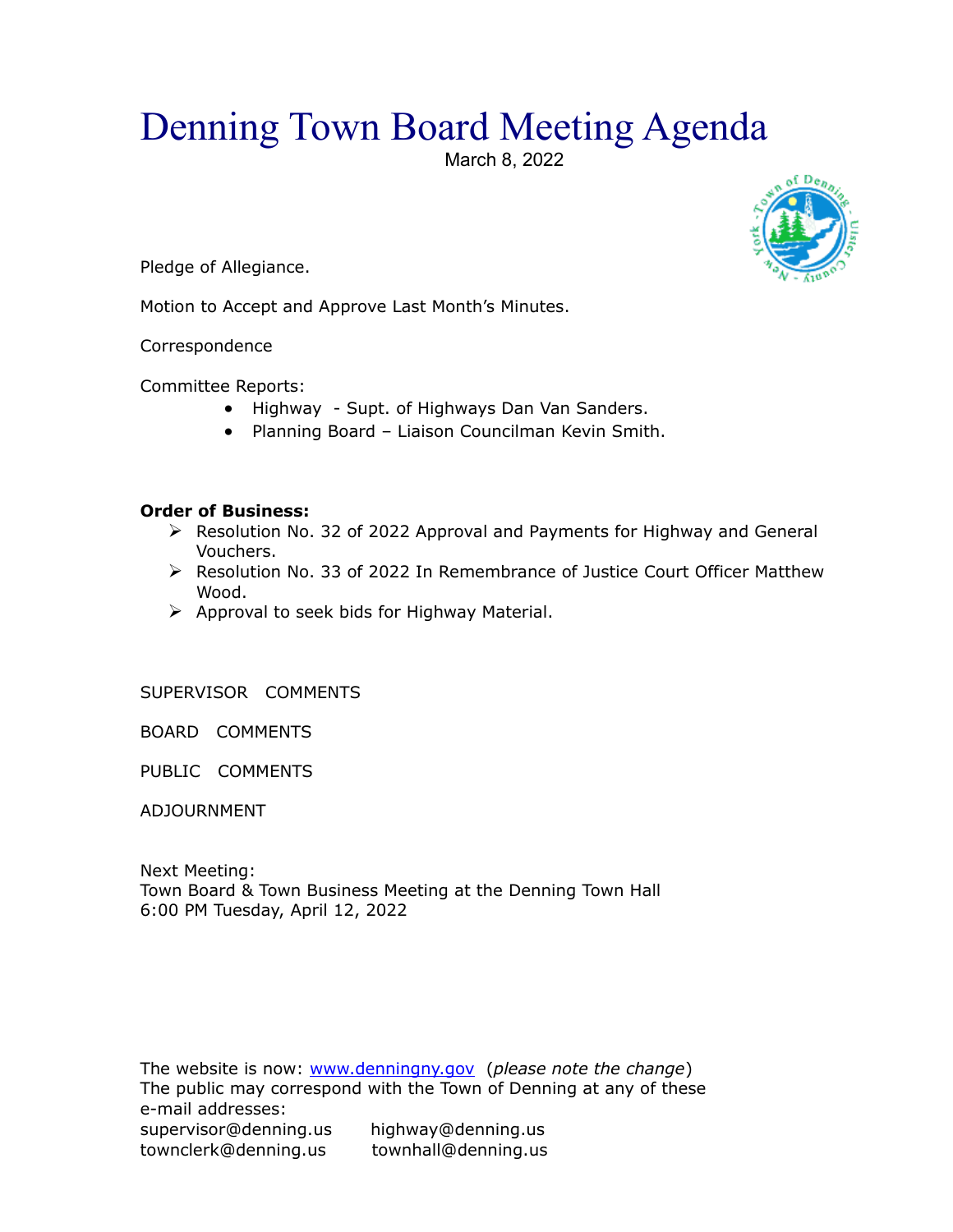Denning Town Board & Business Meeting March 8, 2022 Resolution No. 32 of 2022

**WHEREAS** New York State General Municipal Law Sections 103 and 104-4 permit the preaudit function of vouchers, as a form of internal controls in the checking of claims and supporting documentation. And

**WHEREAS** the Sections 118 and 119 of New York State Municipal Law also authorize the auditing authority to approve of Said vouchers. And

**WHEREAS** the Office of the New York State Comptroller Division of Local Governments and Accountability: Budgets and Finances also approves of this method.

**NOW THEREFORE BE IT RESOLVED** that the Town of Denning Town Board HEREBY approves of and authorizes payment of the following Warrants:

Highway Fund Pre-Pay Warrant No. 3PP vouchers.

Highway Fund Warrant No. 3 vouchers.

General Fund Pre-Pay Warrant No. 3PP vouchers.

General Fund Warrant No. 3 vouchers.

Capital Fund Sewage Disposal Warrant No. 3 None.